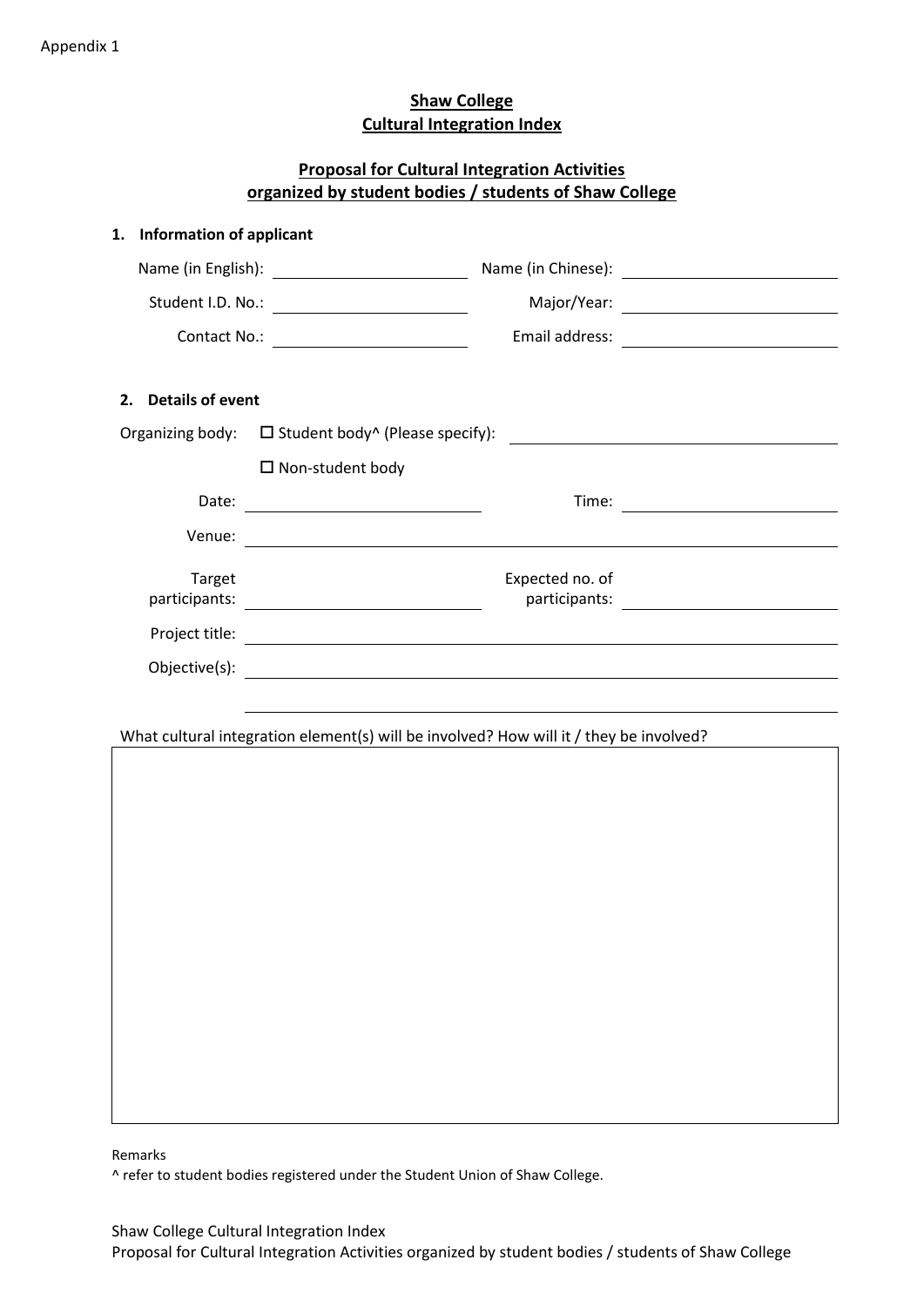## **3. Details of organizers or helpers** *(Please fill in the details of students of Shaw College ONLY.* You may use additional paper if necessary.)

| Name<br>(in English) | Name<br>(in Chinese) | Student<br>I.D. No. | Major/Year: | Accountabilities |
|----------------------|----------------------|---------------------|-------------|------------------|
|                      |                      |                     |             |                  |
|                      |                      |                     |             |                  |
|                      |                      |                     |             |                  |
|                      |                      |                     |             |                  |
|                      |                      |                     |             |                  |

(a) Organizer(s) *(students who plan and execute the event)*

#### (b) Helper(s) *(Students who help the organizers during the event)*

| . <i>.</i><br>Name<br>(in English) | $\cdot$<br>Name<br>(in Chinese) | $\tilde{\phantom{a}}$<br>Student<br>I.D. No. | $\tilde{\phantom{a}}$<br>Major/Year: | Accountabilities |
|------------------------------------|---------------------------------|----------------------------------------------|--------------------------------------|------------------|
|                                    |                                 |                                              |                                      |                  |
|                                    |                                 |                                              |                                      |                  |
|                                    |                                 |                                              |                                      |                  |
|                                    |                                 |                                              |                                      |                  |
|                                    |                                 |                                              |                                      |                  |
|                                    |                                 |                                              |                                      |                  |
|                                    |                                 |                                              |                                      |                  |
|                                    |                                 |                                              |                                      |                  |

#### **4. Declaration**

I \_\_\_\_\_\_\_\_\_\_\_\_\_\_\_\_\_\_\_\_\_\_\_\_\_(name of applicant) declare that the information given in this form is complete, accurate and true. I hereby authorize Shaw College to use information herein for cultural integration related purpose and allow the College to release information to Committees and personnel who will process related matters. I understand that the final decision of granting points in Cultural Integration Index rests with Shaw College.

Date:  $\Box$ 

Note:

- Please complete ALL sections in this proposal and submit to the College for approval by email to [emilyymng@cuhk.edu.hk](mailto:emilyymng@cuhk.edu.hk) or in person to General Office at LG1, Wen Lan Tang, Shaw College **at least 2 weeks in advance**. Late or incomplete application will NOT be considered.
- Please complete and submit the *Report on Cultural Integration Activities organized by student bodies / students of Shaw College* and supporting documents (*Attendance List* and photos) to College **within 1 week** after completion.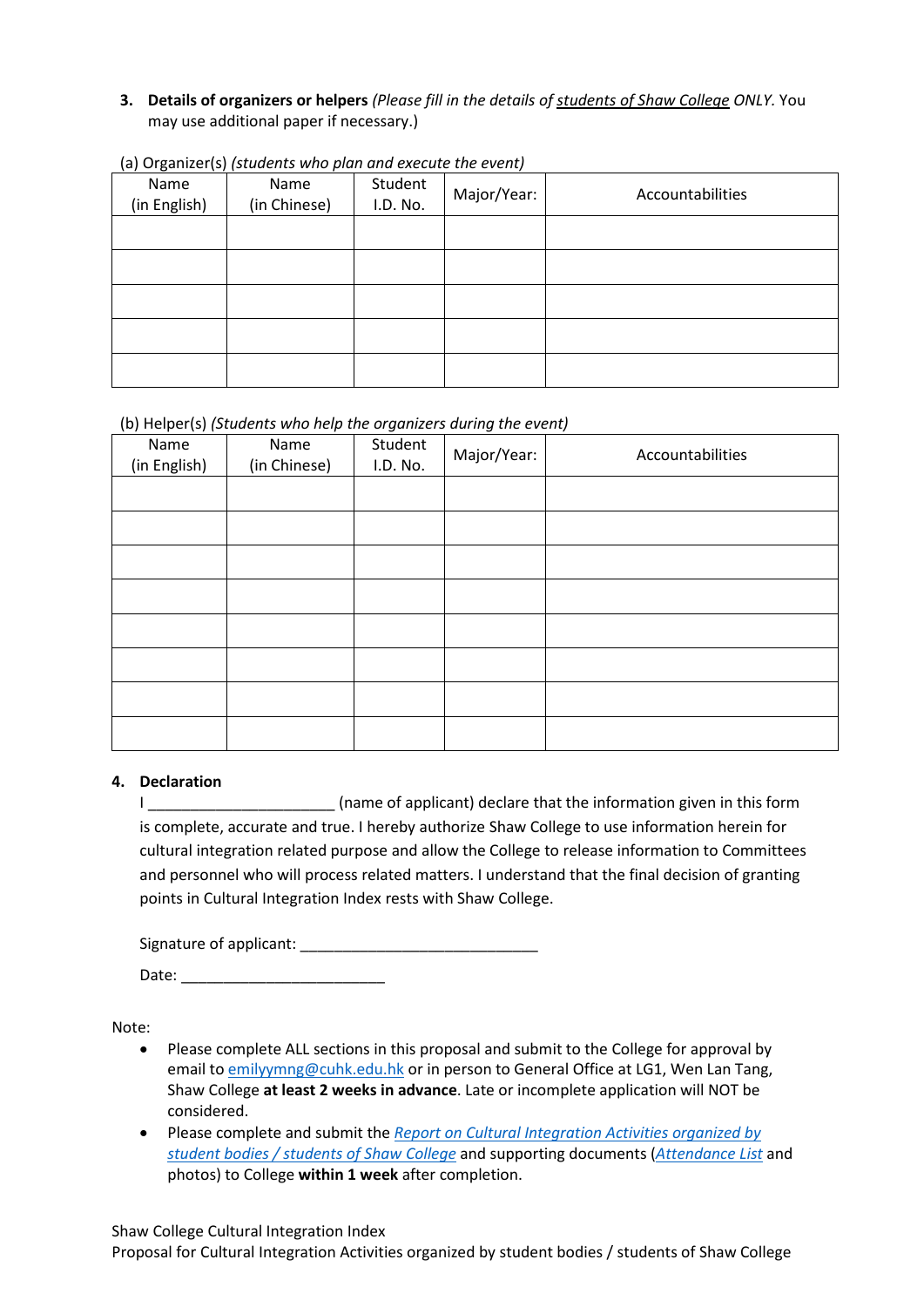## **Shaw College Cultural Integration Index**

# **Report on Cultural Integration Activities organized by student bodies / students of Shaw College**

#### **1. Details of event**

| Date:                                                                                  | Time:               |  |
|----------------------------------------------------------------------------------------|---------------------|--|
| Venue:                                                                                 |                     |  |
|                                                                                        | No. of participants |  |
| No. of participants                                                                    | (non-local or       |  |
| (local students):                                                                      | exchange students): |  |
| What cultural integration element(s) had been involved? How had it / they be involved? |                     |  |

**2. Details of organizers or helpers** (*(Please fill in the details of students of Shaw College ONLY.* No need to fill in this part if they are the same as the proposal.)

| (a) Organizer(s) istudents who piun und execute the event) |              |              |          |            |                  |  |  |
|------------------------------------------------------------|--------------|--------------|----------|------------|------------------|--|--|
| Add (A) or                                                 | Name         | Name         | Student  | Major/Year | Accountabilities |  |  |
| Delete (D)                                                 | (in English) | (in Chinese) | I.D. No. |            |                  |  |  |
|                                                            |              |              |          |            |                  |  |  |
|                                                            |              |              |          |            |                  |  |  |
|                                                            |              |              |          |            |                  |  |  |
|                                                            |              |              |          |            |                  |  |  |
|                                                            |              |              |          |            |                  |  |  |
|                                                            |              |              |          |            |                  |  |  |

(a) Organizer(s) *(students who plan and execute the event)*

(b) Helper(s) *(Students who help the organizers during the event)*

| Add (A) or<br>Delete (D) | Name<br>(in English) | Name<br>(in Chinese) | Student<br>I.D. No. | Major/Year | Accountabilities |
|--------------------------|----------------------|----------------------|---------------------|------------|------------------|
|                          |                      |                      |                     |            |                  |
|                          |                      |                      |                     |            |                  |
|                          |                      |                      |                     |            |                  |
|                          |                      |                      |                     |            |                  |

Shaw College Cultural Integration Index

Report on Cultural Integration Activities organized by student bodies / students of Shaw College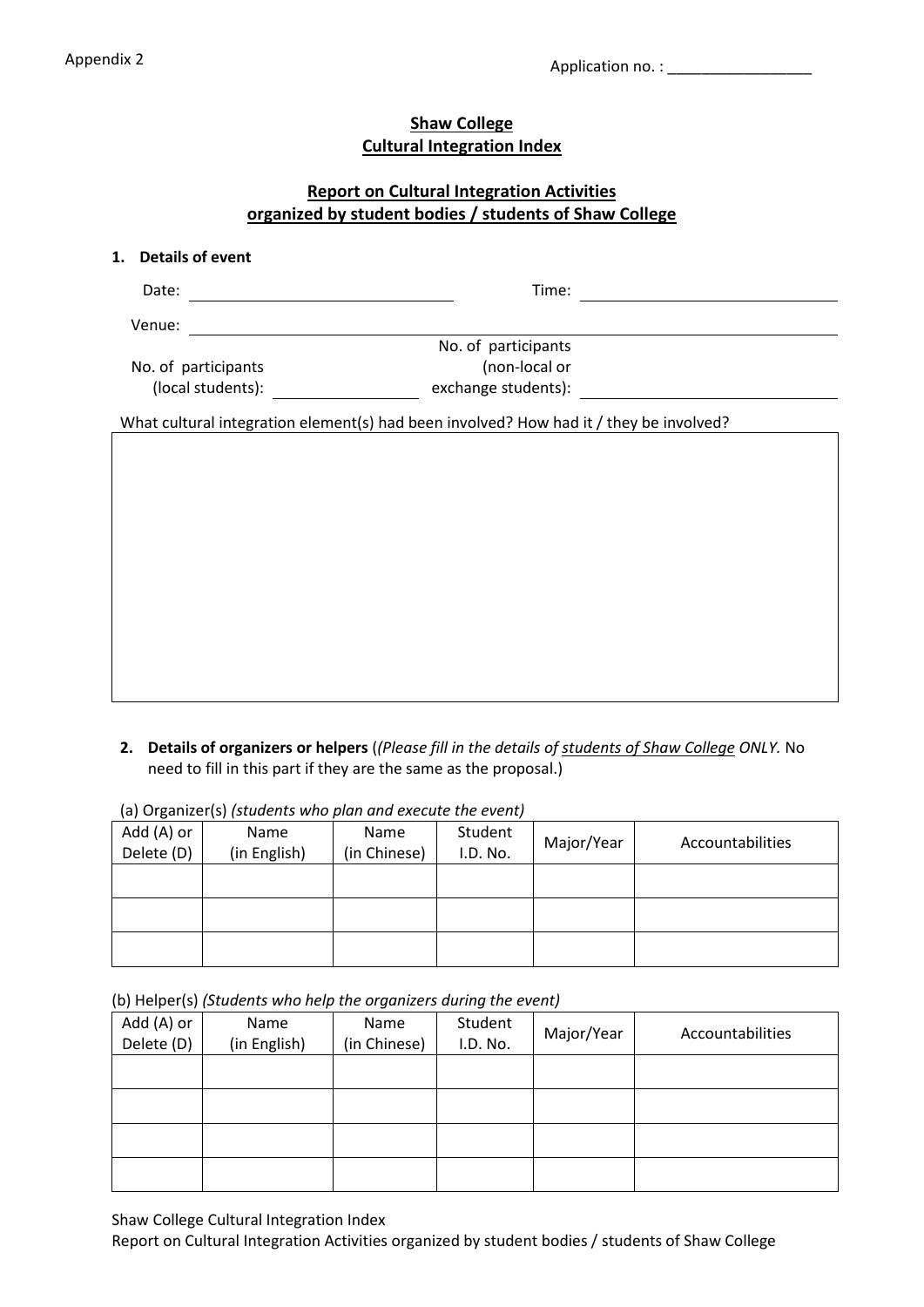Application no. : \_\_\_\_\_\_\_\_\_\_\_\_\_\_\_\_\_

#### **3. Declaration**

I \_\_\_\_\_\_\_\_\_\_\_\_\_\_\_\_\_\_\_\_\_\_\_\_ (name of applicant) declare that the information given in this form is complete, accurate and true. I hereby authorize Shaw College to use information herein for cultural integration related purpose and allow the College to release information to Committees and personnel who will process related matters. I understand that the final decision of granting points in Cultural Integration Index rests with Shaw College.

Signature of applicant: \_\_\_\_\_\_\_\_\_\_\_\_\_\_\_\_\_\_\_\_\_\_\_\_\_\_\_\_

Date: \_\_\_\_\_\_\_\_\_\_\_\_\_\_\_\_\_\_\_\_\_\_\_\_

Note:

• Please complete this report and submit together with supporting documents (*Attendance* **List** and photos) to College by email to **emilyymng@cuhk.edu.hk** or in person to General Office at LG1, Wen Lan Tang, Shaw College **within 1 week** after completion.